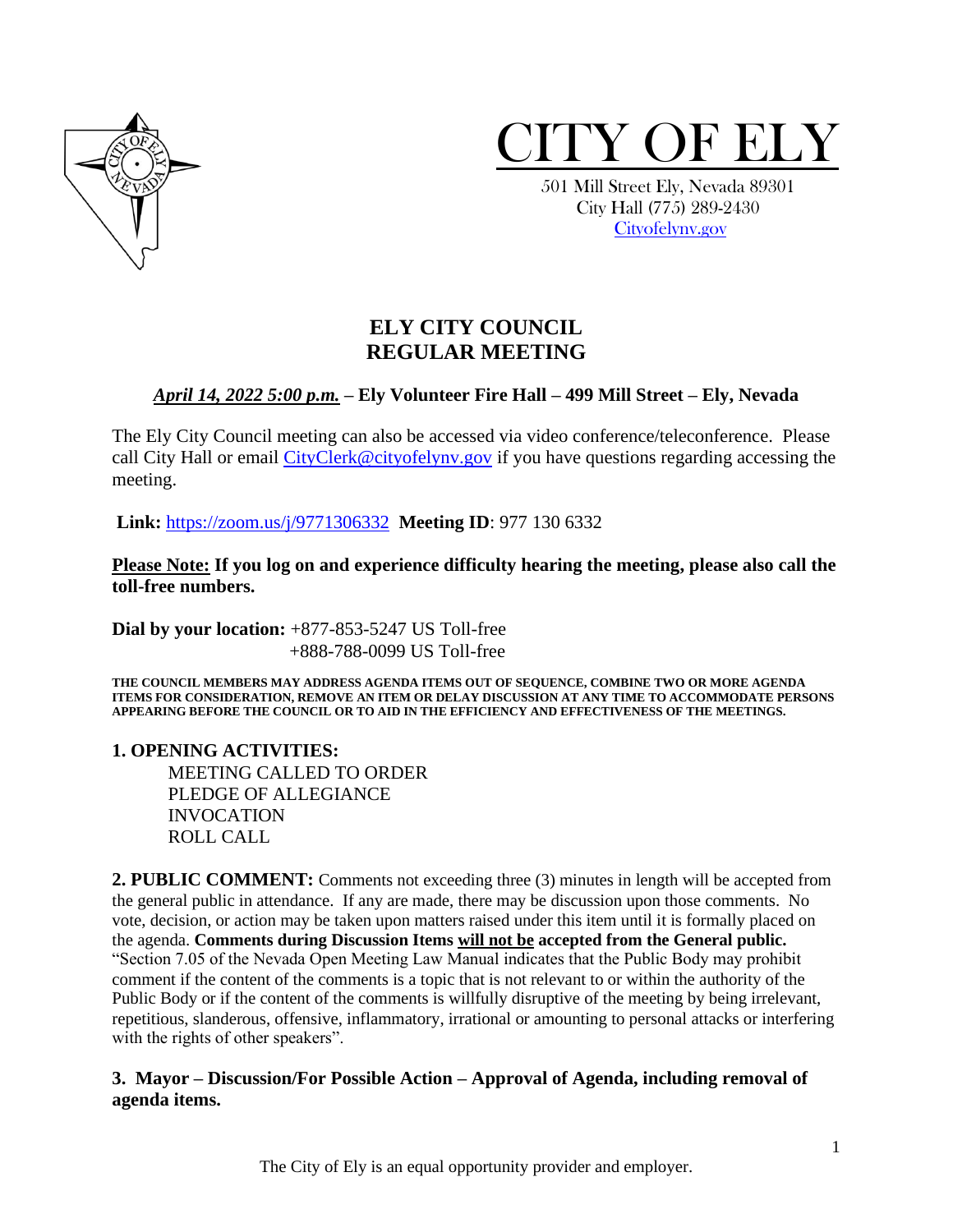#### **4. CITY DEPARTMENT REPORTS**

- ➢ **FIRE CHIEF**
- ➢ **POLICE CHIEF**
- ➢ **MUNICIPAL COURT JUDGE**
- ➢ **CITY ATTORNEY**
	- ❖ **[Liens](https://www.cityofelynv.gov/pdf/CityCouncil2022/cc4-14-22/liensMarch22report.pdf)**
	- ❖ **[Lien Releases](https://www.cityofelynv.gov/pdf/CityCouncil2022/cc4-14-22/Lienreleasereportmarch22.pdf)**
- ➢ **CITY CLERK**
	- ❖ **[New Business](https://www.cityofelynv.gov/pdf/CityCouncil2022/cc4-14-22/NewbusinessesMarch22report.pdf)**
- ➢ **CITY TREASURER**
- ➢ **[CITY PUBLIC WORKS SUPERVISOR](https://www.cityofelynv.gov/pdf/CityCouncil2022/cc4-14-22/Publicworkssupervisormarch22report.pdf)**
	- ❖ **[Animal Control](https://www.cityofelynv.gov/pdf/CityCouncil2022/cc4-14-22/Animalcontrolfebruary22report.pdf)**
	- ❖ **[Landfill](https://www.cityofelynv.gov/pdf/CityCouncil2022/cc4-14-22/Landfillmarch22report.pdf)**
	- ❖ **[Streets](https://www.cityofelynv.gov/pdf/CityCouncil2022/cc4-14-22/Streetsfebruary22report.pdf)**
	- ❖ **[Water/Sewer](https://www.cityofelynv.gov/pdf/CityCouncil2022/cc4-14-22/Water-SewerMarch22report.pdf)**
- ➢ **[CITY WATER OPERATOR](https://www.cityofelynv.gov/pdf/CityCouncil2022/cc4-14-22/wateroperatorreportMarch22.pdf)**
- ➢ **CITY ENGINEER**
- ➢ **CITY BUILDING OFFICIAL**
	- ❖ **[Permits-Inspections](https://www.cityofelynv.gov/pdf/CityCouncil2022/cc4-14-22/Buildingdept.march22report.pdf)**
- **5. NNRY FOUNDATION REPORT**
- **6. REPORTS CITY COUNCIL MAYOR**

# **7. ITEMS FOR DISCUSSION/POSSIBLE ACTION OF THE ELY CITY COUNCIL AS RECOMMENDED BY THE MUNICIPAL UTILITIES BOARD.**

- 1. Board Members City Engineer Almberg Discussion/For Possible Action Award bid for Murry Street Sewer Main Upgrade Project Phase III, CDBG funded project 21/PF/02 (PWP# WP-2022-162).
- 2. City Attorney Cahoon Discussion/For Possible Action Approval to temporarily hold in abeyance pending resolution of litigation the assessment of gate fees for residential and commercial waste (not to include Class III waste, which includes but is not limited to construction, concrete, and/or asphalt waste) collected and delivered by Ely Disposal Service, Inc., a Nevada Corporation, with continued waste measurement and recording of fees.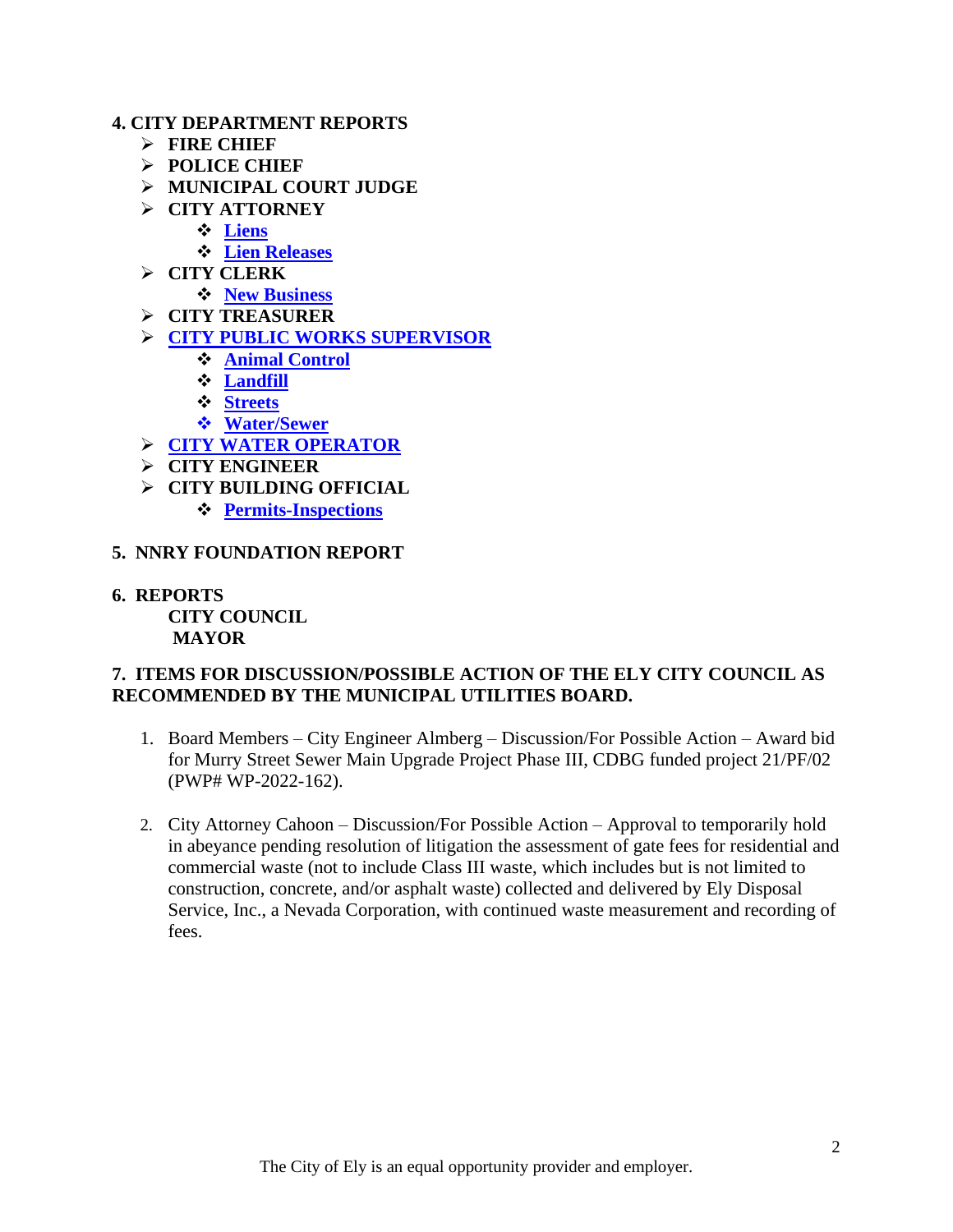# **8. ITEMS FOR DISCUSSION/POSSIBLE ACTION ONLY OF THE ELY CITY COUNCIL.**

**A. CONSENT AGENDA** (These items may be approved in <u>one motion</u> by the Council as its first action of business under For Discussion/Possible Action items.) Approval of the Consent Agenda approves each of these items. Council Members may remove any item from the Consent Agenda by notifying the Mayor or Mayor pro temp.

**MOTION:** Move to approve the Consent Agenda item 8A-1 Minutes and 8A-2 Bills.

Moved by: \_\_\_\_\_\_\_\_\_\_\_\_\_\_\_\_ Second by: \_\_\_\_\_\_\_\_\_\_\_\_\_\_\_ Vote: \_\_\_\_\_\_\_\_\_\_\_\_\_\_\_\_\_

- 1. Discussion/For Possible Action –Minutes.
	- [March 10, 2022](https://www.cityofelynv.gov/pdf/CityCouncil2022/cc4-14-22/cc3-10-22minutes.pdf)
- 2. Discussion/For Possible Action –Bills.
	- [March 21, 2022](https://www.cityofelynv.gov/pdf/CityCouncil2022/cc4-14-22/cc3-21-22bills.pdf)
	- [March 22, 2022](https://www.cityofelynv.gov/pdf/CityCouncil2022/cc4-14-22/cc3-22-22bills.pdf)
	- [April 06, 2022](https://www.cityofelynv.gov/pdf/CityCouncil2022/cc4-14-22/cc4-06-22bills.pdf)

#### **B. NEW BUSINESS**

- 1. Mayor Robertson Kinross representative  $Discussion Only Update regarding the$  $Discussion Only Update regarding the$ Bald Mountain Mine Juniper Project.
- 2. Mayor Robertson [Discussion/For Possible Action](https://www.cityofelynv.gov/pdf/CityCouncil2022/cc4-14-22/LemichFamilyTrustAnnexationOrdinance.pdf) Approve First Reading of Ordinance 745, Bill No. 2022-01, annexing certain territory, APN: 010-480-05 and 010- 480-06, owned by Lemich Family Trust, to the City of Ely, repealing conflicting ordinances and providing other matter properly relating thereto.
- 3. Mayor Robertson [Discussion/For Possible Action](https://www.cityofelynv.gov/pdf/CityCouncil2022/cc4-14-22/GBHAapplication.pdf) Approval to apply for Great Basin Heritage Foundation grant in the amount of \$20,000.00, with an \$8,000.00 match, to complete architecture and engineering plans for renovation of City Hall.
- 4. Councilman Spear Councilman Alworth Discussion Only Update on Porter Group efforts on the City of Ely's behalf to secure federal and State funding.
- 5. Councilman Spear [Discussion/For Possible Action](https://www.cityofelynv.gov/pdf/CityCouncil2022/cc4-14-22/Porteradendumtocontract.pdf) Approval of First Addendum to the Independent Contractor Agreement between the City of Ely and Porter Group, LLC with a new term commencing March 15, 2022 and ending March 14, 2024.
- 6. Councilman Alworth [Discussion/For Possible Action](https://www.cityofelynv.gov/pdf/CityCouncil2022/cc4-14-22/titlesearchrequesforAPN01-042-006.pdf) Commission Stewart Title Company to perform a title search on APN 01-042-006; this parcel includes the Landfill, City portion of the Golf Course and the Heggie lease on G/T ranch. This is to properly identify bounds of legal ownership, legal boundaries, and potential future parceling, for what could lead into a possible land swap for land owned by White Pine County for future development.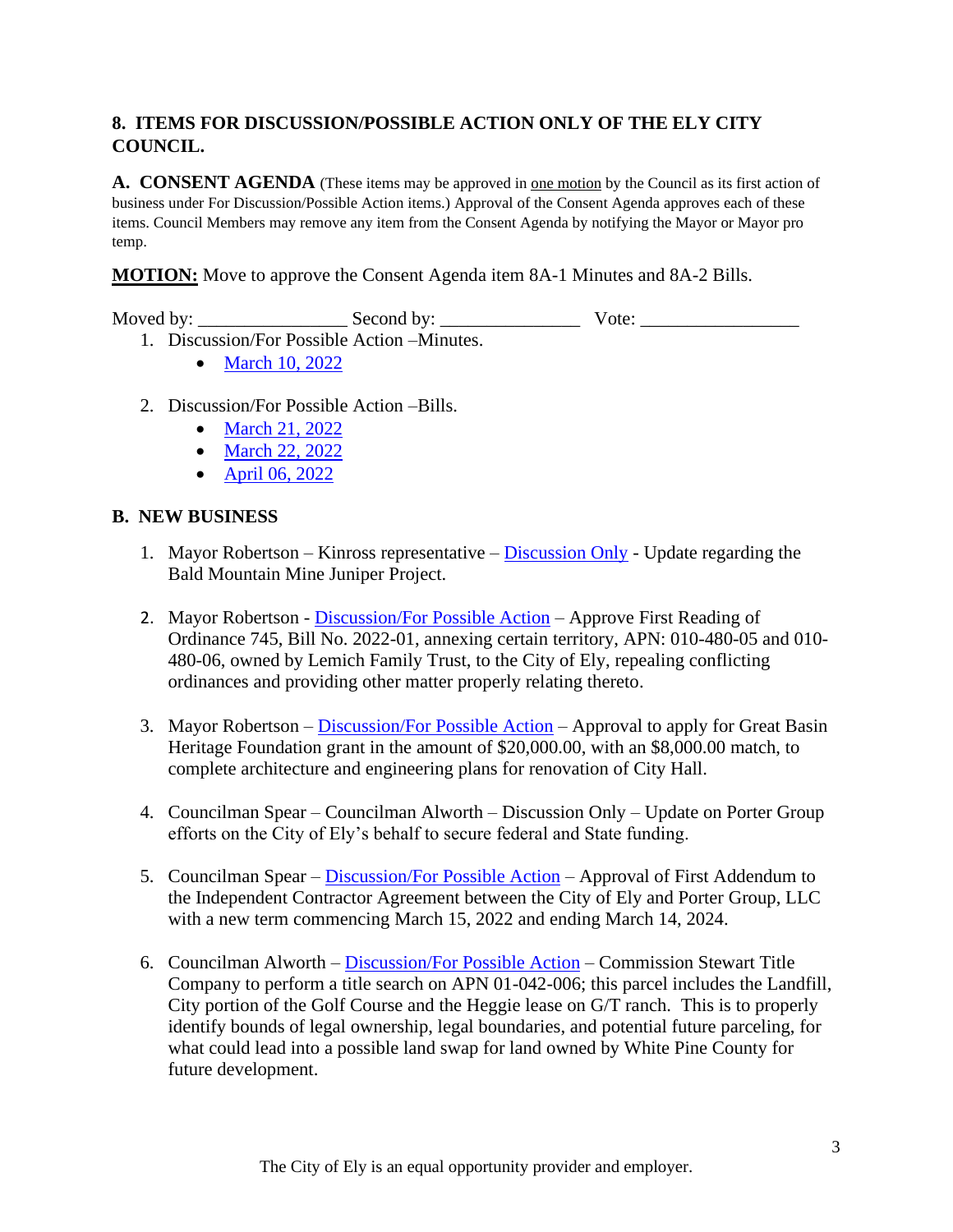- 7. Councilman Alworth Discussion/For Possible Action Direction to Public Works Department to remove dirt, sand, road chips, elm trees and foreign debris from APN 001- 121-01 on Belfort Avenue, owned by the City of Ely.
- 8. Councilman Alworth Discussion/For Possible Action Consideration to establish APN 001-121-01 on Belfort Avenue, owned by the City of Ely, as an area for Tiny Homes and/or Park Model RVs with possible approval to direct City Engineer to survey/stake APN 001-121-01 and design a Tiny Home/Park Model RV area with beautification improvements, providing a conceptual drawing to the City Council upon completion. APN 001-121-01 is located within a City of Ely Redevelopment Area.
- 9. Councilman Alworth [Discussion/For Possible Action](https://www.cityofelynv.gov/pdf/CityCouncil2022/cc4-14-22/Code3-1-12.pdf) Consideration of current situation of new construction in the City of Ely without required curb, gutter, sidewalks, fire hydrants, paved street and streetlights, with direction to City Clerk to notice possible business license revocation per City Code 3-1-12.
- 10. Councilwoman Williams-Harper Fire Chief Pat Stork [Discussion/For Possible Action](https://www.cityofelynv.gov/pdf/CityCouncil2022/cc4-14-22/Firedept7thmanstipend.pdf) – Consideration of Ely Volunteer Fire Department's request to increase the  $7<sup>th</sup>$  Man Stipend from the current \$1,050 per month to \$1,500 per month, with possible approval of determined increase amount.
- 11. Councilwoman Williams-Harper [Discussion/For Possible Action](https://www.cityofelynv.gov/pdf/CityCouncil2022/cc4-14-22/GBNDraftTrackageRightsAgreemt.pdf) Approval of the Trackage Rights Agreement by and among Nevada Northern Railway Foundation, Inc., the City of Ely, Nevada, and Great Basin & Northern Railroad, Inc.
- 12. Council Members City Treasurer Trask [Discussion/For Possible Action](https://www.cityofelynv.gov/pdf/CityCouncil2022/cc4-14-22/NNRYAuditproposal.pdf) Approval to accept an audit proposal for professional auditing services to perform Nevada Northern Railway Foundation's calendar year 2021, 2022, and 2023 annual audits from *Hinton Burdick CPAs & Advisors* .
- 13. Council Members City Clerk Lee [Discussion/For Possible Action](https://www.cityofelynv.gov/pdf/CityCouncil2022/cc4-14-22/RSVPVolunteerMOU.pdf) Approve Memorandum of Understanding between the City of Ely and the Nevada Rural Counties Retired & Senior Volunteer Program (RSVP) for volunteer(s) who photographs adoptable pets at the City of Ely Animal Control Facility.

**9. PUBLIC COMMENT:** Comments not exceeding three (3) minutes in length will be accepted from the general public in attendance. If any are made, there may be discussion upon those comments. No vote, decision, or action may be taken upon matters raised under this item until it is formally placed on the agenda. "Section 7.05, of the Nevada Open Meeting Law Manual indicates that the Public Body may prohibit comment if the content of the comments is a topic that is not relevant to or within the authority of the Public Body or if the content of the comments is willfully disruptive of the meeting by being irrelevant, repetitious, slanderous, offensive, inflammatory, irrational or amounting to personal attacks or interfering with the rights of other speakers".